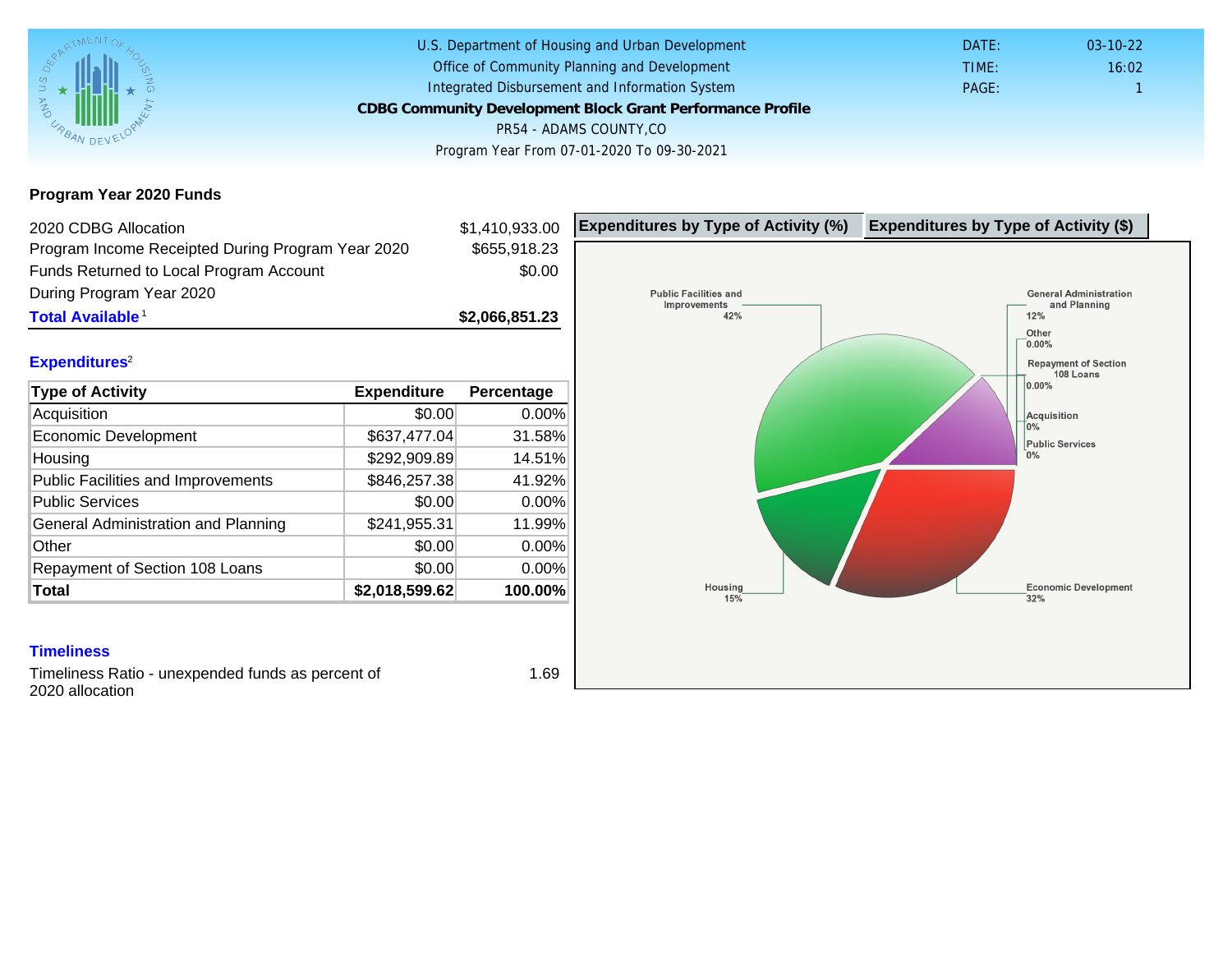## Program Targeting

| 1 - Percentage of Expenditures Assisting Low-<br>and Moderate-Income Persons and Households<br>Either Directly or On an Area Basis <sup>3</sup>                                                                              | 100.00%  |
|------------------------------------------------------------------------------------------------------------------------------------------------------------------------------------------------------------------------------|----------|
| 2 - Percentage of Expenditures That Benefit<br>Low/Mod Income Areas                                                                                                                                                          | 31.21%   |
| 3 - Percentage of Expenditures That Aid in The<br>Prevention or Elimination of Slum or Blight                                                                                                                                | $0.00\%$ |
| 4 - Percentage of Expenditures Addressing<br><b>Urgent Needs</b>                                                                                                                                                             | $0.00\%$ |
| 5-Funds Expended in Neighborhood<br>(Community For State) Revitalization Strategy<br>Areas and by Community Development<br>Financial Institution.<br>6-Percentage of Funds Expended in<br>Neighborhood (Community For State) | \$0.00   |
| Revitalization Strategy Areas and by Community<br>Development Financial Institution                                                                                                                                          | $0.00\%$ |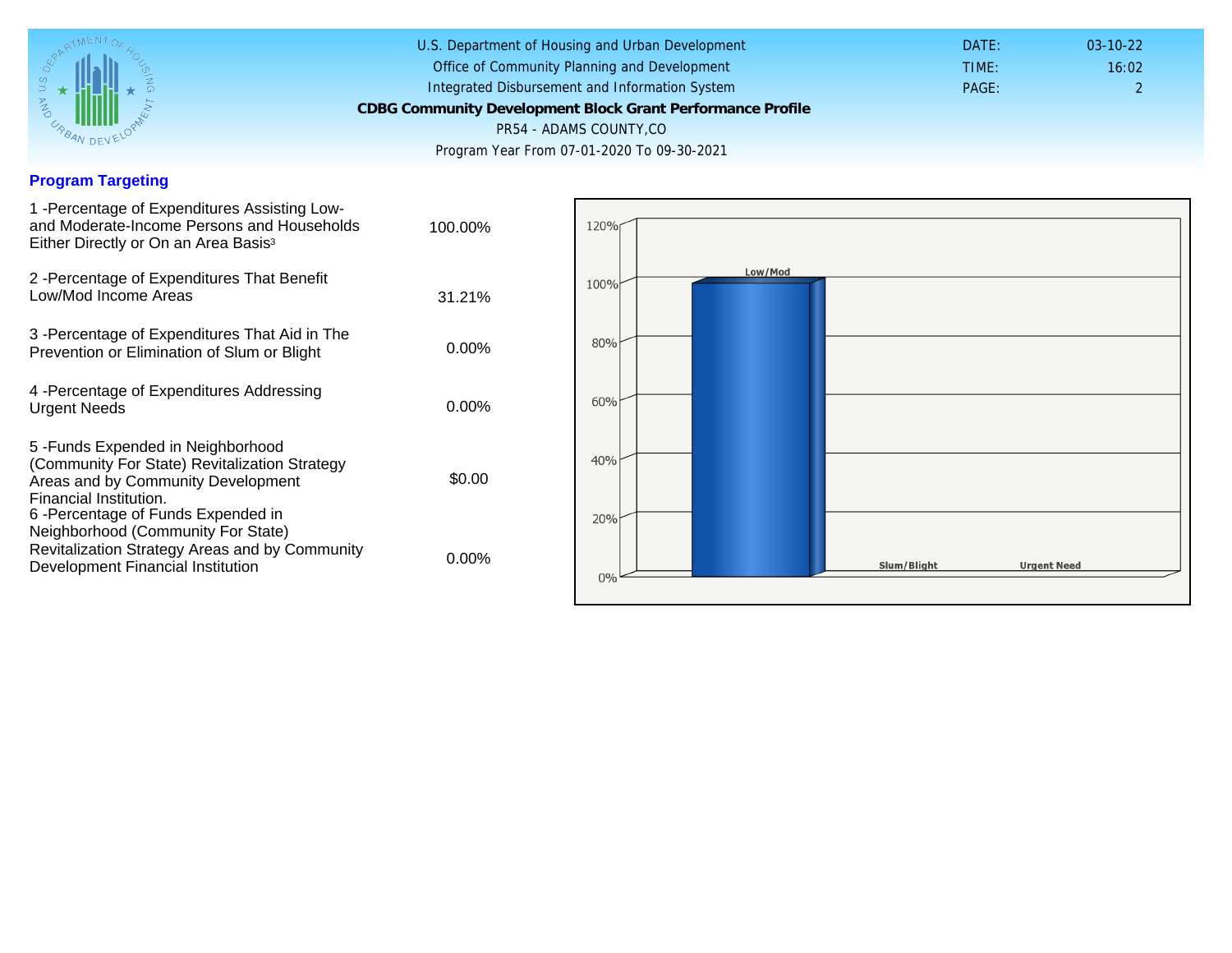# CDBG Beneficiaries by Racial/Ethnic Category <sup>4</sup>

| Race                                              | Total    | Hispanic |
|---------------------------------------------------|----------|----------|
| White                                             | 79.27%   | 85.71%   |
| Black/African American                            | $0.00\%$ | $0.00\%$ |
| Asian                                             | 10.98%   | $0.00\%$ |
| IAmerican Indian/Alaskan Native                   | 2.44%    | $0.00\%$ |
| lNative Hawaiian/Other Pacific Islander           | 1.22%    | 2.86%    |
| American Indian/Alaskan Native & White            | 0.00%    | $0.00\%$ |
| Asian & White                                     | 0.00%    | $0.00\%$ |
| Black/African American & White                    | $0.00\%$ | $0.00\%$ |
| Amer. Indian/Alaskan Native & Black/African Amer. | $0.00\%$ | $0.00\%$ |
| <b>Other multi-racial</b>                         | 6.10%    | 11.43%   |
| Asian/Pacific Islander (valid until 03-31-04)     | 0.00%    | 0.00%    |
| Hispanic (valid until 03-31-04)                   | $0.00\%$ | $0.00\%$ |

### Income of CDBG Beneficiaries

| Income Level                          | Percentage |  |
|---------------------------------------|------------|--|
| Extremely Low Income (<=30%)          | 12.20%     |  |
| Low Income (30-50%)                   | 3.66%      |  |
| Moderate Income (50-80%)              | 84.15%     |  |
| Total Low and Moderate Income (<=80%) | 100.00%    |  |
| Non Low and Moderate Income (>80%)    | $0.00\%$   |  |